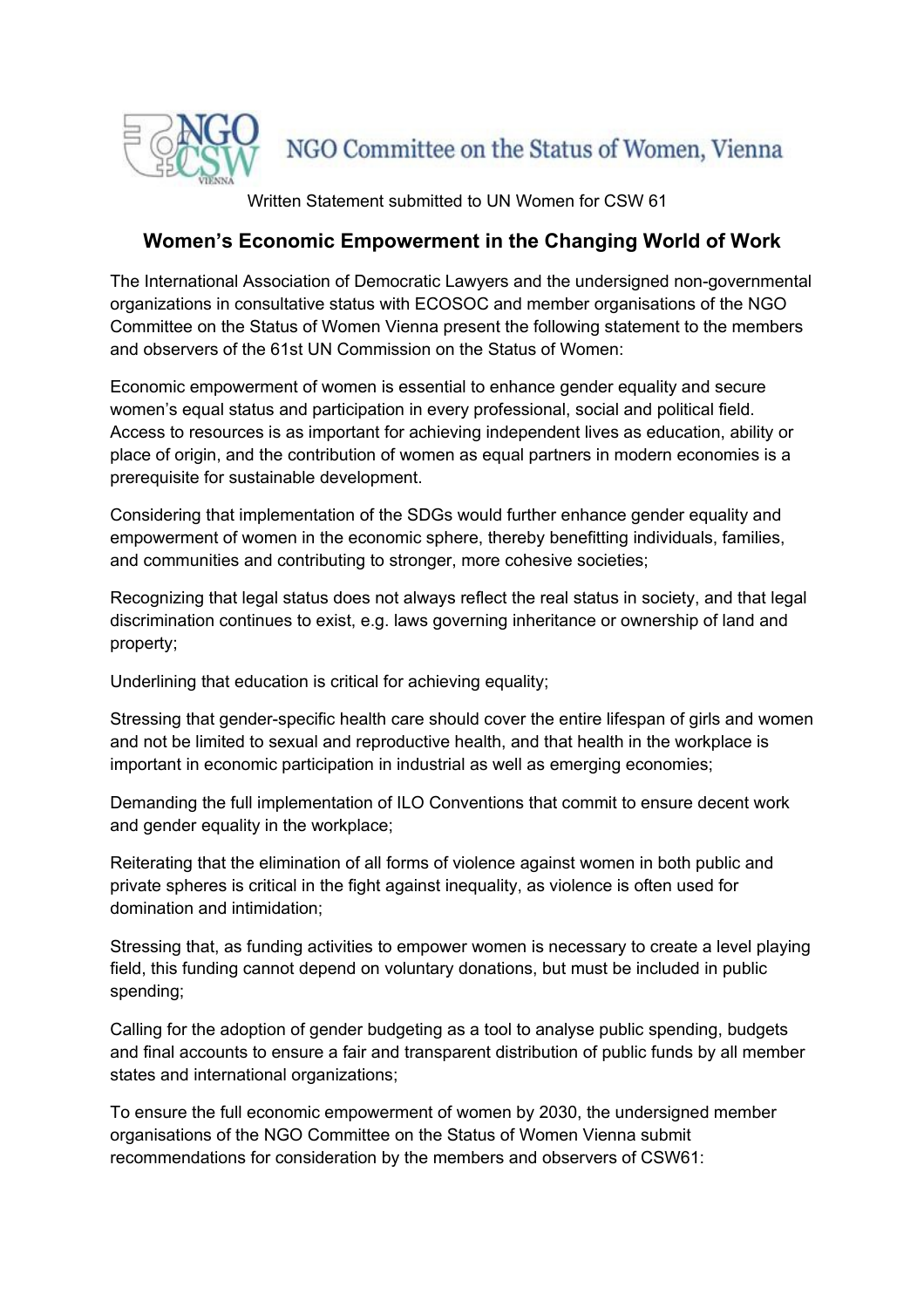- a) Equal access to affordable education (primary, secondary and tertiary) is a prerequisite to women's economic equality. Education should not focus on gender, but on abilities and talents, and train girls and women to lead and to work in teams. Science and mathematics as well as IT training should be emphasized;
- b) Women and men must be paid equally for work of equal value, have equal access to training and promotion, equal opportunities to choose working hours, holidays and fringe benefits, and enjoy the rights to freedom of association and collective bargaining, and childcare and child services are essential;
- c) Programmes are needed to enhance occupational health and safety for women, taking differing needs in different jobs into consideration;
- d) Legislation should be developed and enforced to support gender equality and eliminate obstacles in the workplace and in societies, including measures such as quotas on Boards and more equal sharing of family responsibilities, for example regarding care-taking and parental leave;
- e) Creation of a level playing field includes the elimination of gender stereotypes and religious and traditional culture-based roles for women;
- f) Elimination of all forms of violence against women includes prevention of new forms such as cyber-bullying and cyber-harassing, as well as structural violence and abuse;
- g) Implementation of sustainable development measures and fair trade practices will serve to strengthen the global economy and avoid austerity measures;
- h) Development assistance programmes and countries' budgets are to be analysed, monitored and evaluated considering the female economic dimension to eliminate negative impacts on women;
- i) Training, mentoring and financial support as well as training in the use of banking systems are necessary to promote women entrepreneurs;
- j) Investment in local, regional and national infrastructure should provide women with improved, safe access to public transportation and market facilities;
- k) The needs of woman refugees, migrant workers, rural and indigenous women and women with special needs must be considered in employment policies and provision of social and health services;
- l) Research into alternative economic systems should be undertaken, including development and application of indicators to measure and evaluate the contribution of unpaid work;
- m) The essential work of women's civil society organisations must be recognised, valued and supported.

Signed by the following members of the NGO Committee on the Status of Women Vienna

African Action on AIDS Associated Country Women of the World